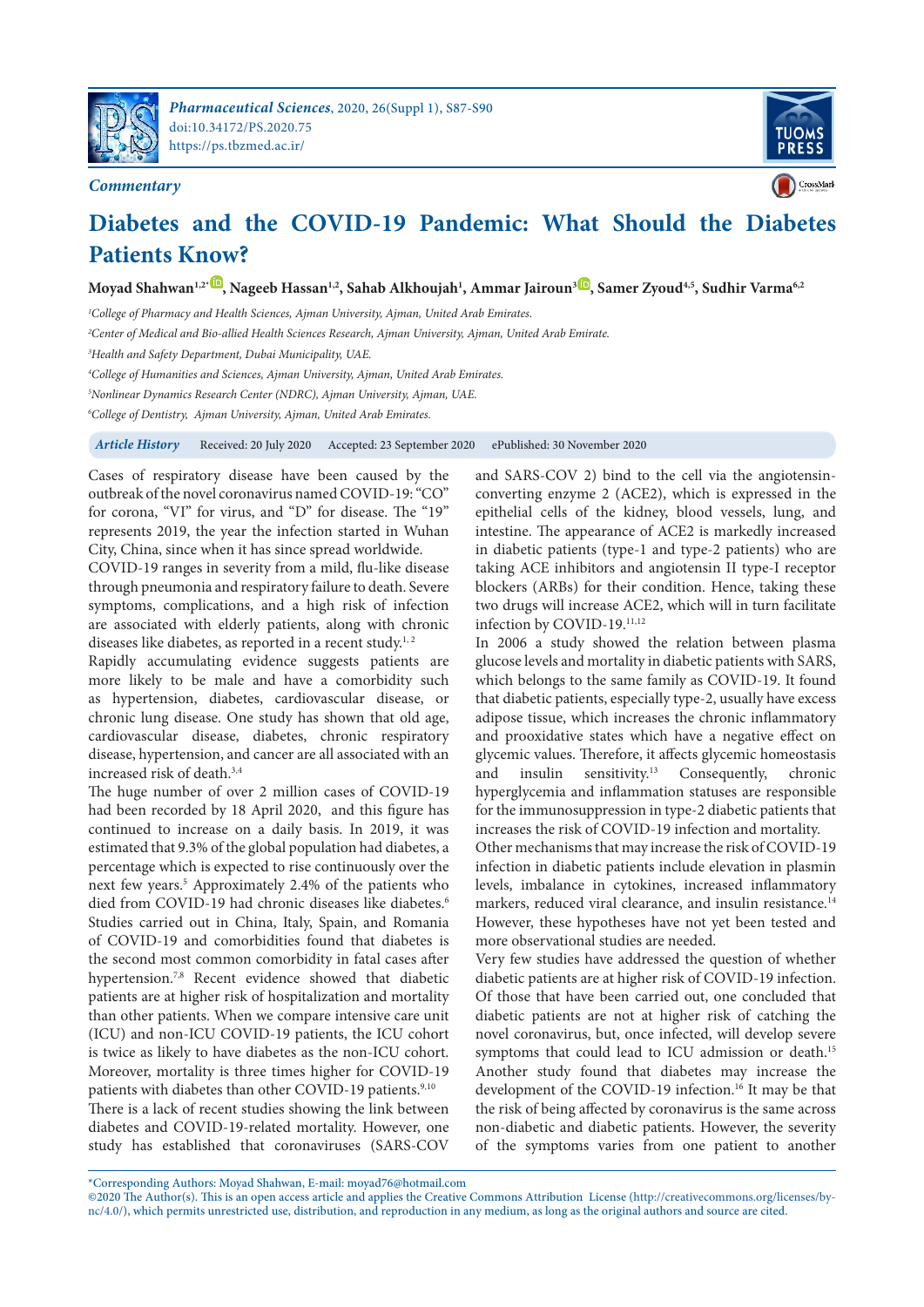depending on the risk factors. It is important to monitor risk factors to know which are most likely to decrease symptoms, mortality, and morbidity. These risk factors include:

1- Glucose level in the blood. Good glycemic control is among the major factors that affect the severity of the illness. Hence, the patient should control their glucose level during infection to decrease the chances of superadded bacterial pneumonia. Moreover, constant hyperglycemia will damage the blood vessels in the human body, and therefore the circulatory system. Blood has a healing effect as it is sent to reach the site of infection, but damage to the blood vessels will prevent this effect from taking place.<sup>16-18</sup> 2- Adequate nutrition intake. Any vitamin or mineral deficiencies will affect the patient's condition. For example, it has been stated that Vitamin D deficiency increases the tendency to systemic infections, damages immune response, and increases the development of autoimmune disorders.<sup>19</sup>

3- Taking SGLT2 inhibitor therapy to monitor glucose levels. These drugs may cause diabetic ketoacidosis (DKA). Viral infection also increases the risk of DKA, and affects the fluid and electrolyte level in the body, which has an effect on the patient's condition. It is therefore better to change to a different oral hypoglycemic medication or insulin. If patients do continue with SGLT2 inhibitor therapy, they should use ketone test strips to monitor their ketone level and manage their fluid and electrolyte intake.<sup>15</sup> 4- Age group. Diabetic patients over 65 have a higher risk of morbidity and mortality than those under 65. However, severity of symptoms is not affected by age.<sup>20</sup>

5- Presence of other chronic diseases, such as diabetes, hypertension, or renal, cardiovascular, or chronic lung disease (asthma and COPD). These patients will be at higher risk of hospitalization and severe symptoms. They should be made aware that monitoring these diseases is very important to control infection.<sup>21</sup>

6- Smoking and obesity. Both these are risk factors for diabetic and non-diabetic patients, but more dangerous for the former group. As regards smoking, there are not yet enough data to prove this but as concerns obesity, data suggest that this will increase insulin resistance, which in turn leads to an increase in the viral replication in the host resulting in increasing severity of symptoms.<sup>22</sup>

7- Low immunity. Diabetic patients mainly have low immunity (immunosuppressed) due to the high glucose level which causes dysfunction in their immune system. People with low immunity are more susceptible to complications when they become infected with COVID-19.<sup>23</sup>

8- Coagulation factors. Diabetic patients are most likely to have an imbalance between fibrinolysis and clotting factors. This leads to an increased risk of thromboembolic events. However, studies have found that COVID-19 increases coagulation activity due to dysfunction in the endothelial, which is associated with hypoxia. Hence, the intra vessels in this case are more favorable for coagulation

during infection. Diabetic patients diagnosed with COVID-19 have a higher concentration of D-dimer and longer prothrombin time.<sup>24</sup>

Diabetic patients with COVID-19 need especial clinical care and attention and should adhere to government instructions to protect themselves and their families. Certain guidelines must be followed by patients with diabetes and COVID-19, drawn up by scientific societies such as the International Diabetes Federation. These include the following precautions to avoid becoming infected with the virus.

• Patients and their families should stay at home, and leave only in cases of emergency.

• They should keep to their medical regime during quarantine. Monitoring their glucose level is very important to prevent hypoglycemic events.

• It is essential they continue to take their medicines and monitor not only hyperglycemia but other metabolic syndrome like hypertension.

• If the patient is taking ACEI, the doctor should change the treatment, as it leads to increased ACE 2, which eases the entry of the virus into the vessels. The doctor should prescribe a different oral hypoglycemia, such as metformin or dipeptidyl peptidase-4 inhibitor (DDP4), or patients can use insulin.<sup>25</sup> One study showed that DDP4 has an important role in metabolic and immune diseases and so is commonly used in type-2 diabetic patients.<sup>26</sup>

• A healthy diet is an essential factor in diabetes management. Eating a varied and balanced diet will keep blood sugar levels stable and enhance immunity. Recommended foods are those with a low glycemic index: fruits, vegetables, and lean proteins like fish, eggs, milk, and meat. Patients should avoid fried food and limit their intake of food containing carbohydrates and fat.

• Physical activity will be beneficial for patients as it increases their immunity and controls their glucose level.

• If a patient wants to fast, they must ask their doctor and should be aware of the possible risks and what to do if these eventuate. For example, one of the most important risks is that there could be a decrease or increase in glucose level, so the patient should monitor their blood glucose level regularly and break their fast if they notice any symptoms of hyperglycaemia, hypoglycaemia, or dehydration. If people with diabetes develop any symptoms of COVID‐19 during fasting, the fast must be promptly broken.<sup>27</sup>

• Remote glucose monitoring or self-glucose monitoring offers a novel means of infection control for diabetic patients and will minimize the risk of passing COVID-19 infection from nurses to patients or vice versa.<sup>28</sup>

• Finally, if patients have symptoms of a flu-like syndrome, they should immediately contact their health care providers.29,30

It is particularly important that diabetic patients are advised to constantly observe good hygiene practices to avoid infection. The International Diabetes Federation recommends the following steps to diabetic patients: 1- Wash your hands regularly with soap.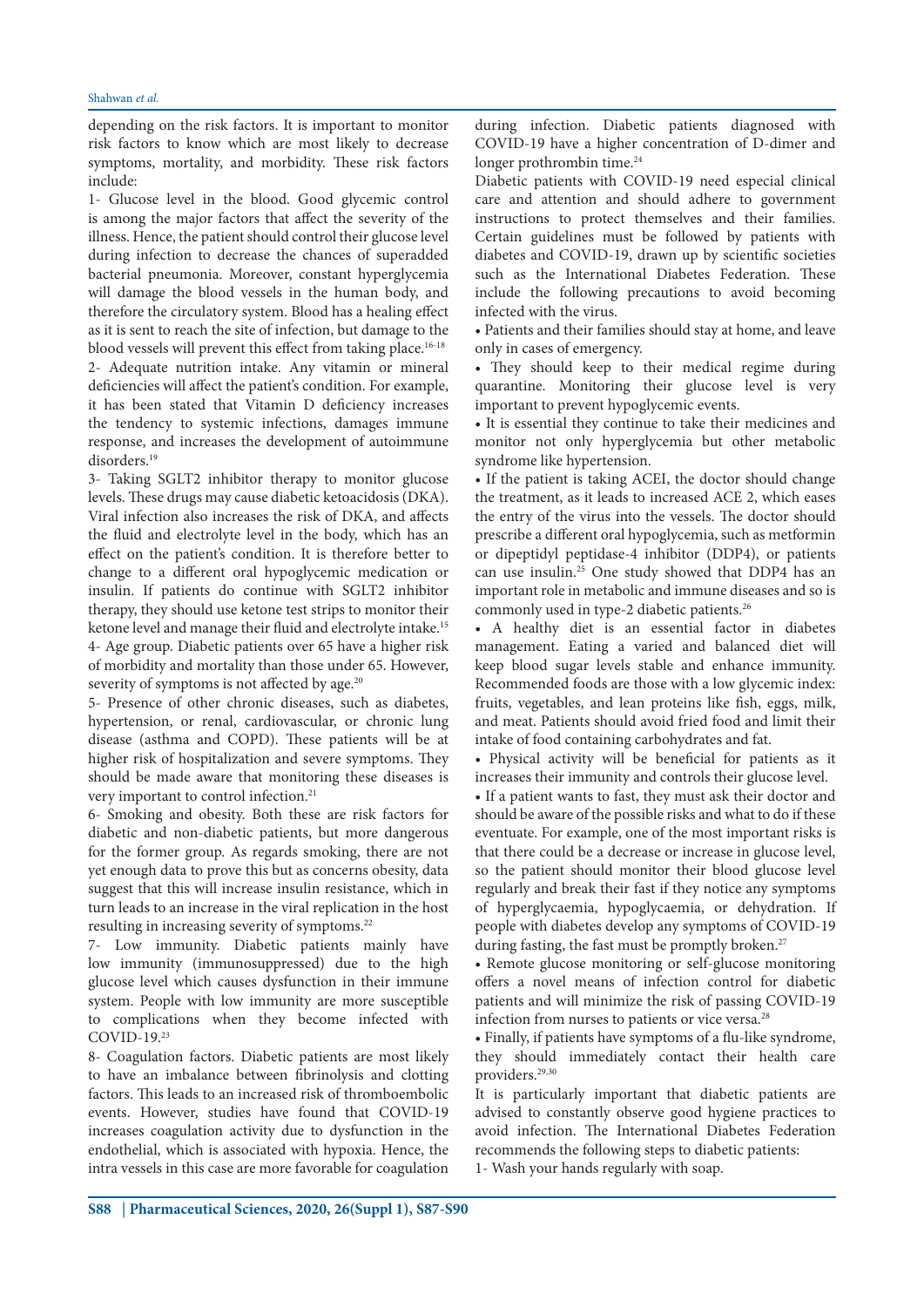2- Avoid touching your face before washing your hands.

3- Clean and sterilize any surface which has been touched frequently.

4- When coughing and sneezing, cover your mouth and nose with a tissue or your arms.

5- Try to avoid contact with anyone suspected of being infected or who has the symptoms of flu.

6- Do not share any personal items or items such as glasses, food, or towels.<sup>31</sup>

Possible treatment for diabetic patients infected with COVID-19.

There is very little evidence about how to manage COVID-19 infection in diabetic patients. The use of drugs should be minimized because of their side effects on diabetic patients. For example, hydroxychloroquine could cause hypoglycemia and must be used with caution if the patient is using insulin; lopinavir/ritonavir may cause hyperglycemia and can interact with statins (potentially increasing the risk of hepatic and muscle toxicity); and glucocorticoids cause hyperglycemia and increase susceptibility to secondary bacterial infection. Treatment should be restricted to patients with virologically confirmed COVID-19.

In conclusion, the symptoms of COVID-19 in diabetic patients are more likely to be more intense due to many risk factors (immunity, obesity, SGLT2 inhibitors drugs, etc.). This is a new infection, data are lacking, and vaccines are still under development. To minimize the possibility of infection, these patients should follow their physician's instructions and the guidelines referenced above. More studies are needed to have a full picture of this disease, and how to treat, avoid, and deal with it.

## **Conflict of Interest**

The authors declare they have no conflict of interest.

## **References**

- 1. Yang J, Zheng Y, Gou X, Pu K, Chen Z, Guo Q, et al. Prevalence of comorbidities and its effects in patients infected with SARS-CoV-2: a systematic review and meta-analysis. Int J Infect Dis. 2020;94:91-5. doi:10.1016/j.ijid.2020.03.017
- 2. Muniyappa R, Gubbi S. COVID-19 pandemic, coronaviruses, and diabetes mellitus. Am J Physiol Endocrinol Metab. 2020;318(5):E736-41. doi:10.1152/ ajpendo.00124.2020
- 3. Chen Yu, Lanjuan Li. SARS-CoV-2: virus dynamics and host response. Lancet Infect Dis. 2020;20(5):515-6. doi:10.1016/S1473-3099(20)30235-8
- 4. Cascella M, Rajnik M, Cuomo A, Dulebohn SC, Di Napoli R. Features, evaluation and treatment coronavirus (COVID-19). Treasure Island: StatPearls Publishing; 2020
- 5. Saeedi P, Petersohn I, Salpea P, Malanda B, Karuranga S, Unwin N, et al. Global and regional diabetes prevalence estimates for 2019 and projections for 2030 and 2045: Results from the International Diabetes Federation

Diabetes Atlas, 9th edition. Diabetes Res Clin Pract. 2019;157:107843. doi:10.1016/j.diabres.2019.107843

- 6. Prompetchara E, Ketloy C, Palaga T. Immune responses in COVID-19 and potential vaccines: Lessons learned from SARS and MERS epidemic. Asian Pac J Allergy Immunol. 2020;38(1):1-9. doi:10.12932/AP-200220- 0772
- 7. Stoian A, Banerjee Y, Rizvi A, Rizzo M. Diabetes and the COVID-19 Pandemic: How Insights from Recent Experience Might Guide Future Management. Metab Syndr Relat Disord. 2020;18(4):173-5. doi:10.1089/ met.2020.0037
- 8. Wu ZH, Tang Y, Cheng Q. Diabetes increases the mortality of patients with COVID-19: a meta-analysis. Acta Diabetol. 2020. doi:10.1007/s00592-020-01546-0
- 9. COVID-19 Infection in People with Diabetes. https:// www.touchendocrinology.com/insight/covid-19 infection-in-people-with-diabetes. Accessed 19 September 2020.
- 10. Hussain A, Bhowmik B, do Vale Moreira NC. COVID-19 and diabetes: Knowledge in progress. Diabetes Res Clin Pract. 2020;162:108142. doi:10.1016/j. diabres.2020.108142
- 11. Fang L, Karakiulakis G, Roth M. Are patients with hypertension and diabetes mellitus at increased risk for COVID-19 infection? Lancet Respir Med. 2020;8(4): e21. doi:10.1016/S2213-2600(20)30116-8
- 12. Erener S. Diabetes, infection risk and COVID-19. Mol Metab. 2020;39:101044. doi:10.1016/j. molmet.2020.101044
- 13. Yang J, Feng Y, Yuan M, Yuan S, Fu H, Wu B, et al. Plasma glucose levels and diabetes are independent predictors for mortality and morbidity in patients with SARS. Diabet Med. 2006;23(6):623-8. doi:10.1111/ j.1464-5491.2006.01861.x
- 14. Diabetes and risks from COVID-19. https://www. cebm.net/covid-19/diabetes-and-risks-from-covid-19. Accessed 19 September 2020.
- 15. COVID-19 and Diabetes: Patterns Emerge. https:// www.medscape.com/viewarticle/928425. Accessed 19 September 2020.
- 16. COVID-19: Extra caution needed for patients with diabetes. https://www.the-hospitalist.org/hospitalist/ article/219144/diabetes/covid-19-extra-cautionneeded-patients-diabetes. Accessed 19 September 2020.
- 17. Zhou J, Tan J. Diabetes patients with COVID-19 need better blood glucose management in Wuhan, China. Metabolism. 2020;107:154216. doi:10.1016/j. metabol.2020.154216
- 18. Gupta R, Hussain A, Misra A. Diabetes and COVID-19: evidence, current status and unanswered research questions. Eur J Clin Nutr. 2020;74(6):864-70. doi:10.1038/s41430-020-0652-1
- 19. Christ-Crain M, Hoorn EJ, Sherlock M, Thompson CJ, Wass JAH. Endocrinology in the time of COVID-19: Management of diabetes insipidus and hyponatraemia.